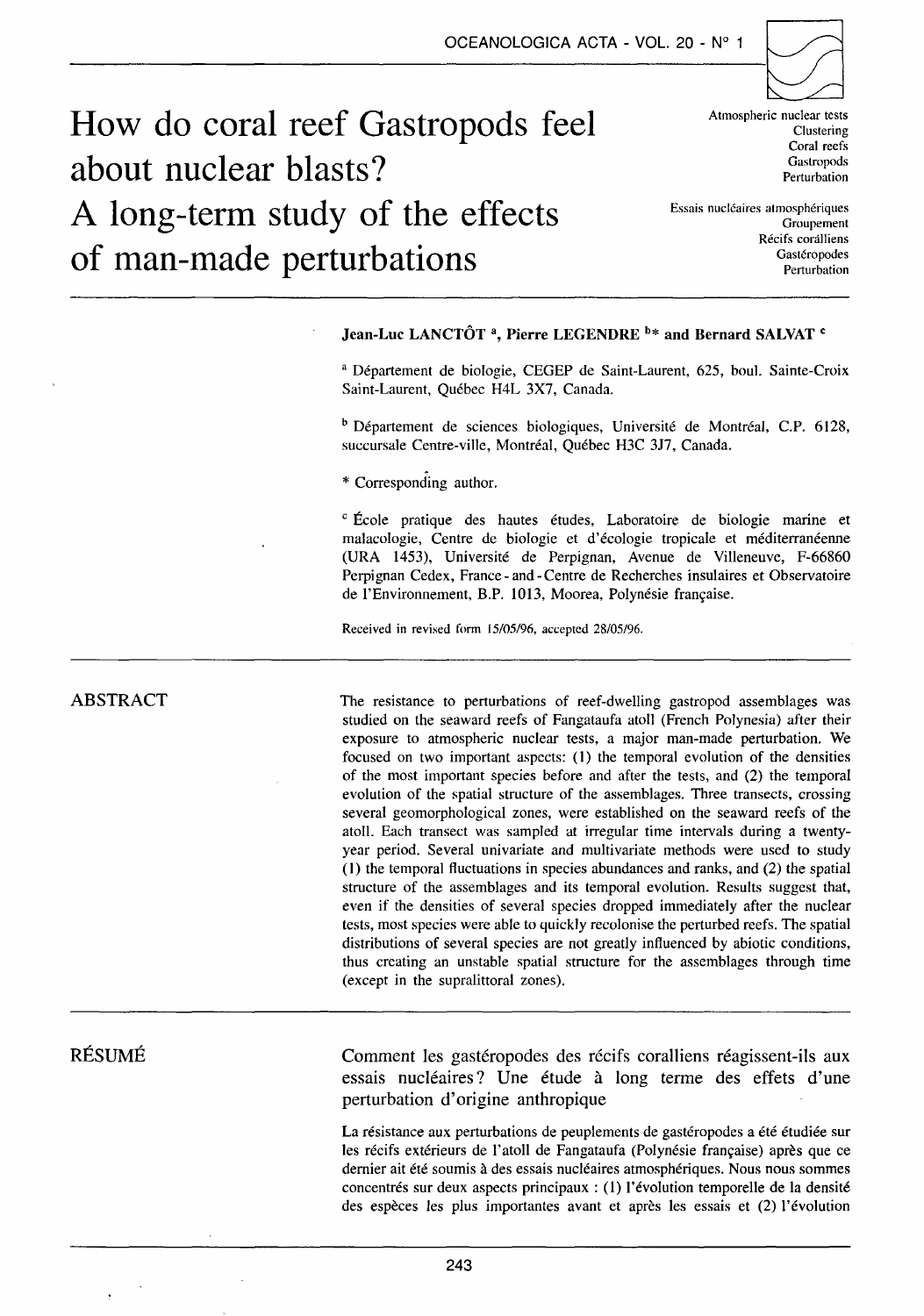temporelle de la structure spatiale des peuplements. Trois transects furent mis en place sur les récifs extérieurs de l'atoll; ils traversent différentes zones géomorphologiques qui présentent des conditions abiotiques différentes. Ces transects furent échantillonnés à intervalles irréguliers sur une période de vingt ans. Des méthodes d'analyse univariables et multivariables ont été utilisées pour étudier (1) les fluctuations temporelles de l'abondance et du rang de chaque espèce et (2) la structure spatiale des peuplements et son évolution. Les résultats suggèrent que, même si la densité de plusieurs espèces a chuté immédiatement après les tests, la plupart des espèces ont recolonisé rapidement les récifs. De plus, la distribution spatiale de la plupart des espèces ne semble pas être particulièrement affectée par les conditions abiotiques, si bien que la structure spatiale des peuplements varie beaucoup au cours du temps (sauf dans les zones supralittorales).

*Oceanologica Acta,* 1997, **20,** 1, 243-257.

## INTRODUCTION

The effects of perturbations on coral reefs have been among the major research areas in coral reef ecology during the past two decades (Endean, 1976). Such studies find their justification in the fact that (l) coral reefs are increasingly subject to man-made perturbations like overfishing (Munro *et al.,* 1987), mining (Shepherd *et al.,*  1992) and pollutions of various kinds (Jackson *et al.,* 1989), and that (2) theoretical and empirical studies have shown that perturbations are structuring agents in the benthos of marine ecosystems (Dayton *et al.,* 1984, Sousa, 1984).

Most perturbation-oriented studies to-date have been conducted on sessile organisms (corals, algae, gorgonians). This is mainly because of their structural and trophic importance on coral reefs, the ease with which they can be monitored through time, and the better theoretical understanding we have of the processes involved in their succession and zonation. These studies are usually of relatively short duration, a problem that was noted by Pearson (1981). Short-term studies are useful to describe the effects of a given perturbation on a given environment and may also give insights about the processes involved in the early phase of a potential re-establishment of the perturbed community, but they do not answer the question of whether the previous community re-established itself, or if it was replaced by sorne other type of community. This kind of long-terrn study is rarely found in the coral reef literature; the recent papers of Guzman *et al.* (1994) and Kaly and Jones (1994) are notable exceptions.

The response of mobile coral reef organisms to perturbations has also been studied, though to a lesser extent. Fish and sea urchins have been the focus of most research (Lessios, 1988, Walsh, 1983) although sorne work has also been done on molluscs (Leviten and Kohn, 1980; Miller, 1986), the cryptofauna (Moran and Reaka-Kudla, 1991) and, recently, on a predator-prey interaction (Aronson, 1992). The drawback of these studies, however, is still their relatively short time scale after the perturbation.

The present paper describes the effects of three atmospheric nuclear tests on the reef-dwelling gastropod assemblages of Fangataufa atoll  $(138^{\circ} 43' W, 22^{\circ} 14' S)$ , in the

Tuamotu Archipelago, French Polynesia (Fig. *la).* These tests, conducted by the French *Direction des Centres d'Expérimentations Nucléaires,* were carried out in August 1968 (2 megatons), May 1970 (1 megaton) and August



#### Figure 1

*Aerial view of the Fangataufa atoll showing (a) the locations (black rectangles) and (b, c, d) the lateral profiles of the three study sites. Black fines over profiles identify sampled areas (transects), divided into zones: RE: reef edge, RF: reef flat, SZ: supralittoral zone. Motu: reef islet with vegetation.*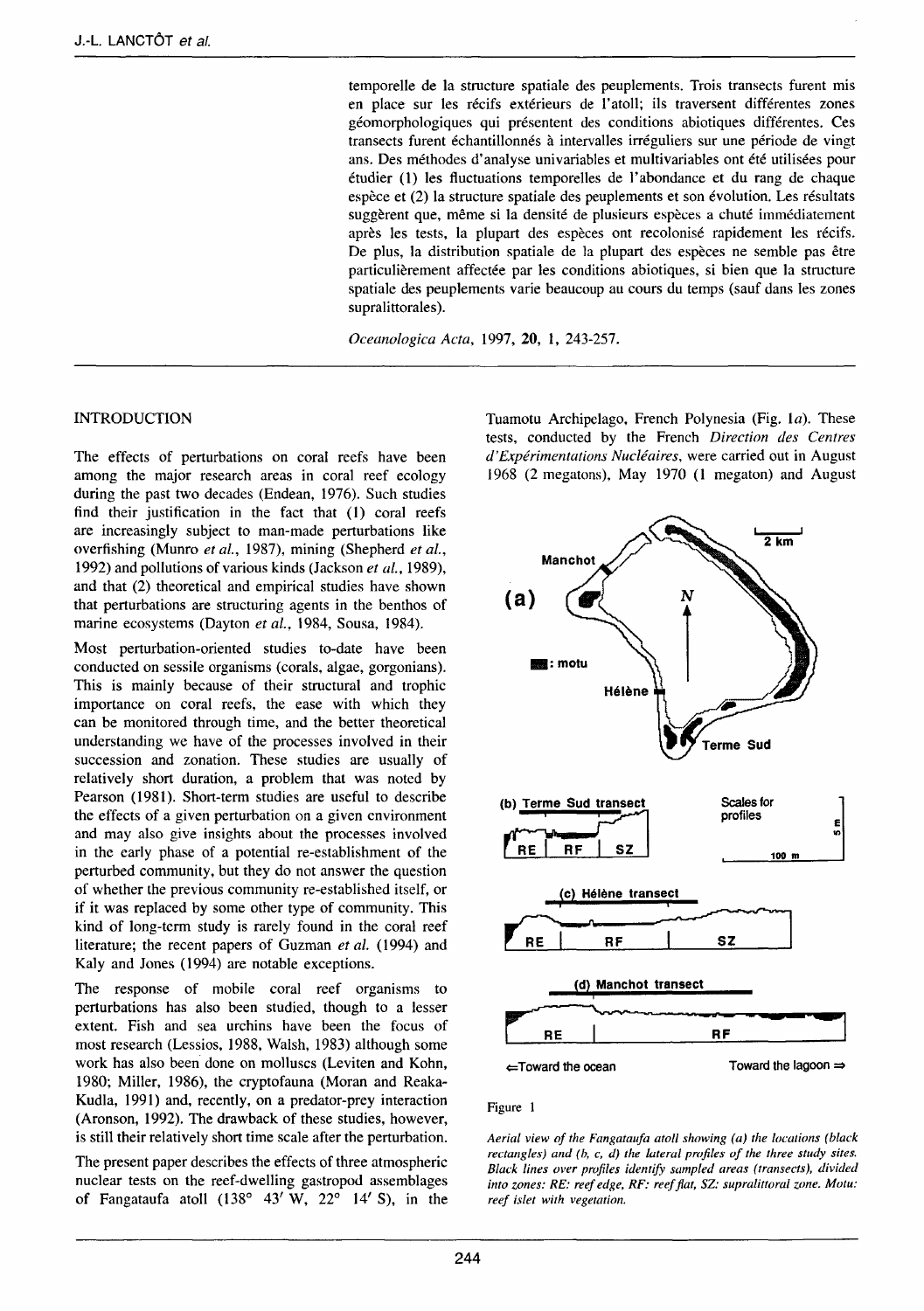We will focus on describing the variations in abundance and spatial distribution of the assemblages. This will allow us to find out (1) whether these assemblages are able to rapidly recolonise a disturbed environment, and (2) whether the spatial structure of these assemblages remains constant through time even after major perturbations. These observations will serve as a basis for examining hypotheses conceming sorne of the mechanisms possibly involved in the control of both the spatial structure and the densities of these assemblages and, thereafter, to discuss the contribution of these processes to their stability (resistance to perturbations). The definition of stability given in Pimm (1984) will be used throughout this work.

A "BACI" (Before/After, Controlllmpact; Stewart-Oaten *et al.,* 1986) or "Beyond BACI" (Underwood, 1991) design has not been used in the present study. For one thing, the theory of BACI was only developed years after the present study was initiated. Then, and besides Mururoa (located 45 km away, but where nuclear tests were also conducted), the nearest atolls in the Tuamotu are located 170 to 200 km away from Fangataufa; because of microclimatic condition variations, they would hardly provide suitable control sites; differences between the control and impacted sites could be attributed to differences in locations as much as to treatment. The sampling design of the present study provides at least for Before/After comparison (with a single pre-test observation). Dcspite the well-known limitations of such designs for interpretation (Underwood and Peterson, 1988; Underwood, 1991), authors of perturbation studies are usually happy when they have at least that (e.g. Jackson *et al.,* 1989). Although the data do not allow one to describe the natural variability of species assemblages before the nuclear tests, they provide a reference point against which to judge the immediate effects of perturbations, and the after-impact data series allow one to follow the long-term succession in gastropod assemblages.

# STUDY SITE AND MATERIALS

Transects, established on the seaward side of the atoll at three different sites, callcd Hélène, Manchot and Terme Sud, have been studied by one of us (BS). A description of their geomorphology can be found in Salvat (1970);

Total abundance of the gastropod species counted on Terme Sud each year, and retained for the analysis. A: along the reef edge and the reef flat stations: 21 species. B: along the supralittoral zone: 3 species. The last column is a qualitative appreciation of the effect of the *nuclear tests:+ increasing, -decreasing, ? uncertain.* 

| A.                    | 1968     | 1969     | 1972           | 1974 | 1977     | 1987     | <b>Effect of nuclear tests</b><br>(1968 vs. following years) |  |
|-----------------------|----------|----------|----------------|------|----------|----------|--------------------------------------------------------------|--|
| Patella flexuosa      | 127      | $\bf{0}$ | 0              | 6    | $\bf{0}$ | 3        |                                                              |  |
| Turbo argyrostomus    | $\bf{0}$ | 2        | 0              | 0    | 0        | 0        |                                                              |  |
| Turbo setosus         | 60       | 7        | 37             | 26   | 24       | 13       |                                                              |  |
| Nerita plicata        | 0        | 4        | 6              | 5    | 3        | 38       |                                                              |  |
| Cerithium mutatum     | 0        | 5        | 0              | 14   | 3        | 12       |                                                              |  |
| Cerithium nesioticum  | 0        | 0        | 15             | 0    | 0        | 0        |                                                              |  |
| Cerithium sp.         | 0        | 0        | 17             | 0    | Λ        | 0        |                                                              |  |
| Cypraea moneta        | 0        | 0        | 4              |      |          |          |                                                              |  |
| Tectarius grandinatus | 0        | 0        | 0              | 0    |          |          |                                                              |  |
| Strombus maculatus    | 0        | 5        | 0              | 2    |          |          |                                                              |  |
| Conus ebraeus         | ٦        | 0        | 5              | 9    |          |          |                                                              |  |
| Conus miliaris        | 19       | 11       | 6              | 24   | 31       | 25       |                                                              |  |
| Conus nanus           | 5        | 3        | 4              | 7    | 11       | 9        |                                                              |  |
| Conus sponsalis       | 3        |          |                |      | 10       | 18       |                                                              |  |
| Conus vermiculatus    | 8        | 0        | 0              | 0    | 0        | 0        |                                                              |  |
| Drupa grossularia     | 0        | 0        | $\overline{2}$ | 8    |          | 9        |                                                              |  |
| Drupa ricinus         | 104      | 12       | 71             | 96   | 21       | 42       |                                                              |  |
| Morula granulata      | 37       | 7        | 26             | 32   | 29       | 31       |                                                              |  |
| Morula uva            | 45       | 27       | 83             | 108  | 109      | 81       |                                                              |  |
| Imbricaria conovula   | 0        | 0        | 5              |      | 7        | 2        |                                                              |  |
| Mitra litterata       | 43       | 79       | 60             | 149  | 105      | 38       | ?                                                            |  |
| B.                    | 1968     |          | 1972           | 1974 | 1977     | 1987     | <b>Effect of nuclear tests</b><br>(1968 vs. following years) |  |
| Nerita plicata        | 13       |          | 7              | 28   | 17       | 54       | າ                                                            |  |
| Tectarius grandinatus | 253      |          | 47             | 57   | 69       | 45       |                                                              |  |
| Morula granulata      | 0        |          | 0              | 0    | 1        | $\bf{0}$ | ?                                                            |  |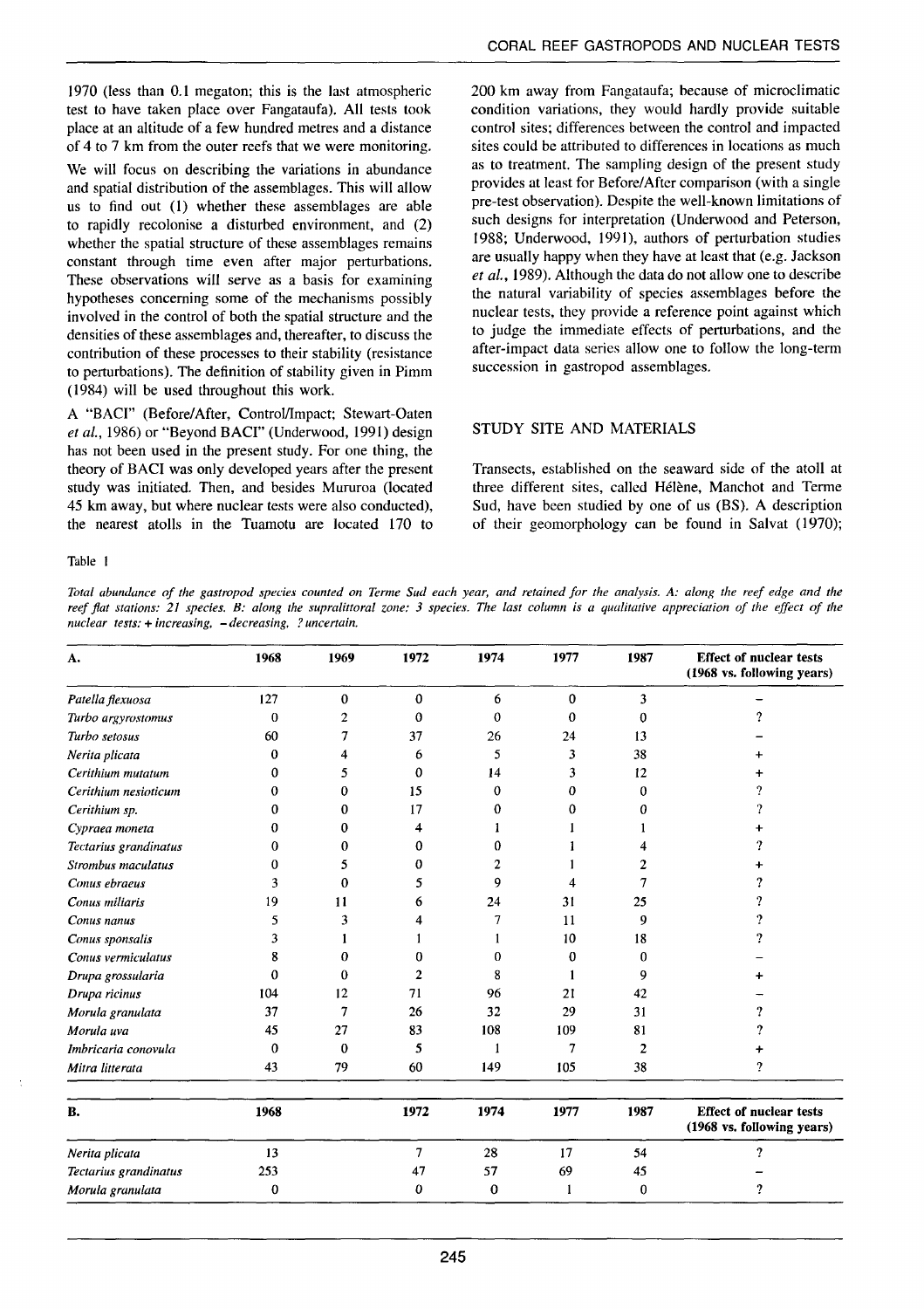see also Figure lb, *c* and d. These sites are characterised by different hydrodynamic regimes; we tried to maximise the diversity of habitats inhabited by reef gastropods. The transects are two metres wide and extend from the supralittoral zone, through the reef flat, and up to the middle of the reef edge where ocean waves are breaking. According to hydrodynamic conditions (reef locations around the island and dominant swell), this reef edge zone is either an elevated algal crest (covered by more than 80% calcified red algae), or a much less elevated zone (mainly coral, covered by Jess than 20% red algae). Terme Sud and Hélène present elevated algal crests but Manchot bas a low reef edge. The supralittoral zone is above mean high sea level; it is a spray zone only covered by seawater at periods of rough weather and large swell. The reef flat is always covered by a few centimetres to a few decimetres of water at low tide on Terme Sud and Hélène, while a large section is exposed at low tide on Manchot. The reef edge emerges at low tide. In the remainder of this paper, we will often refer to the supralittoral zone, reef flat and reef edge as "zones". The transects were divided into segments three metres long, thus creating strings of contiguous stations with  $6 \text{ m}^2$  surface area each.

The three transects were visited at irregular time intervals over a twenty-year period. Replicate transects could not be sampled because of time and logistic constraints during the campaigns. Manchot was sampled in 1968, 1972, 1974, 1977 and 1987; Terme Sud, in 1968, 1969, 1972, 1974, 1977 and 1987 (the supralittoral zone could not be sampled in 1969); Hélène, in 1967, 1969, 1972, 1974, 1977 and 1987 (in 1972 the supralittoral zone could not be sampled, and in 1969 only the supralittoral zone was visited). The 1967 sampling campaign on Hélène, and the 1968 campaigns on Manchot and Terme Sud, were completed before the 1968 atmospheric nuclear test.

Ali gastropods present at each station were collected, identified to species and counted. Vermetids, Hipponicids and rare species were excluded from the study because accurate quantitative assessment of these groups could not be insured. The species (with abondances) retained for the analysis of each transect are presented in Tables 1, 2 and 3.

# NUMERICAL METHODS

## Spatial structure of the transects

The question addressed in this analysis concerns differences in density, diversity and species composition among zones, along each transect and for each sampling period; this is the background against which the effect of the perturbations will be evaluated. Mean densities (number of of gastropods per  $m<sup>2</sup>$ ) were calculated for each zone and year and were tested for statistical differences among the zones described above. Kruskal-Wallis (for three zones) or Wilcoxon-Mann-Whitney tests (for two zones) were used, because the conditions of homoscedasticity and normality required by parametric tests could not be met by the gastropod density data. Species richness (number of different species) and diversity (Shannon's  $H'$ , using natural logarithms) per zone were also calculated. Finally, for each transect and each sampling campaign, a (stations  $\times$  species) data matrix was constructed and a correspondence analysis was conducted to check for differences in faunal composition among zones. Canonical correspondence analyses (ter Braak, 1986) were also carried out for the (stations  $\times$  species) data

*Total ubundance of the gastropod species counted on Hélène each year, and retained for the anulysis. A: along the reef edge and the*  reef flat stations: 14 species, B: along the supralittoral zone: 2 species. The last column is a qualitative appreciation of the effect of the *nuclear tests:+ increusing,* - *decreasing, ? uncertain.* 

| A.                    | 1967 | 1972 | 1974 | 1977 | 1987 | <b>Effect of nuclear tests</b><br>(1967 vs. following years) |
|-----------------------|------|------|------|------|------|--------------------------------------------------------------|
| Patella flexuosa      | 29   | 2    |      | 5    | 32   |                                                              |
| Turbo setosus         | 8    |      | o    |      | 37   |                                                              |
| Nerita plicata        | 0    |      | 11   | 22   | 12   |                                                              |
| Tectarius grandinatus |      |      | 0    | 0    |      |                                                              |
| Conus chaldeus        | o    | n    |      |      |      |                                                              |
| Conus miliaris        | 14   |      | 13   |      |      |                                                              |
| Conus nanus           | 68   | 28   | 80   | 27   | 38   |                                                              |
| Conus sponsalis       |      |      | 8    | 20   | 10   |                                                              |
| Drupa grossularia     | 6    |      | 4    | 0    |      |                                                              |
| Drupa ricinus         | 19   | 57   | 103  | 117  | 72   |                                                              |
| Morula granulata      |      | 27   | 23   | 30   | 47   |                                                              |
| Morula uva            | 64   | 95   | 436  | 945  | 551  |                                                              |
| Imbricaria conovula   |      | 3    | 3    |      |      |                                                              |
| Mitra litterata       |      | 41   | 82   | 29   | 120  |                                                              |
| B.                    | 1967 | 1969 | 1974 | 1977 | 1987 | <b>Effect of nuclear tests</b><br>(1967 vs. following years) |
| Nerita plicata        | 12   | 30   | 9    | 9    | 19   |                                                              |
| Tectarius grandinatus | 393  | 12   | 112  | 149  | 111  |                                                              |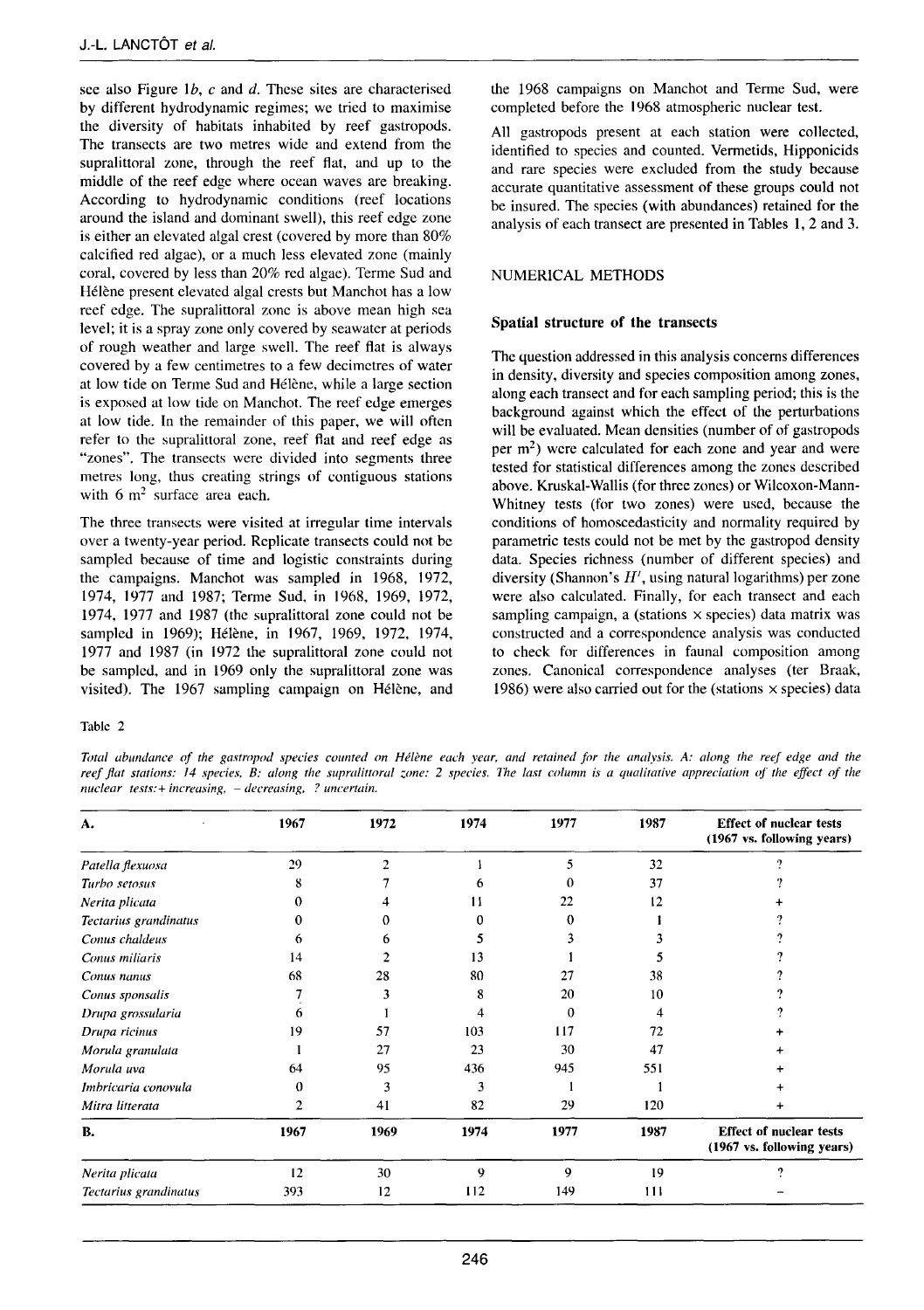### Table 3

| A.                     | 1968 | 1972 | 1974 | 1977 | 1987         | Effect of nuclear tests<br>(1968 vs. following years) |
|------------------------|------|------|------|------|--------------|-------------------------------------------------------|
| Cerithium mutatum      | 649  | 12   | 17   | 6    | 0            |                                                       |
| Cerithium torulosum    | 25   |      |      |      |              |                                                       |
| Cypraea caputserpentis |      |      |      |      | 23           |                                                       |
| Engina alveolata       | 14   |      |      |      |              |                                                       |
| Conus chaldeus         |      |      | 17   | 9    | 18           |                                                       |
| Conus ebraeus          | 24   | 17   | 18   | 34   | 52           |                                                       |
| Conus miliaris         | 29   | 17   | 13   | 16   | 18           |                                                       |
| Conus nanus            | 67   | 42   | 69   | 112  | 74           |                                                       |
| Conus sponsalis        | 10   | 4    | 2    | 18   | 41           |                                                       |
| Drupa grossularia      | 15   | 35   | 3    | 19   | <sub>n</sub> |                                                       |
| Drupa morum            |      | 4    |      | 5    |              |                                                       |
| Drupa ricinus          | 19   | 57   | 103  | 117  | 72           |                                                       |
| Morula granulata       |      | 17   | 92   | 78   | 79           |                                                       |
| Morula uva             | 168  | 126  | 35   | 130  | 211          |                                                       |
| Imbricaria conovula    |      |      | 17   | 10   | 6            |                                                       |
| Mitra litterata        | 19   | 86   | 486  | 122  | 397          |                                                       |

*Total abundance of the gastropod species counted along the reef edge and the reef flat of Manchot each year, and retained for the analysis: 16 species. The last column is a qualitative appreciation of the effect of the nuclear tests:* + *increasing, -decreasing, ? uncertain.* 

matrices against a matrix of dummy variables representing the two (1 dummy variable) or three zones (2 dummy variables); this is the equivalent of multivariate analysis of variance for species abondance data. Since the canonical axes can be tested for significance using a permutation test, these analyses allowed to determine whether there existed faunal differences among zones. Each permutation test involved 999 permutations. Sokal and Rohlf ( 1995) as well as Legendre and Legendre ( 1997) give a brief description of what permutation tests are. More details are found in Edgington (1987). The permutation tests used in canonical correspondence analysis are described in ter Braak (1990).

### Temporal evolution of the assemblages

The second part of the analysis focuses on the evolution of the gastropod assemblages over time. We are interested in the ecological hypothesis that nuclear tests had sorne measurable effect on the assemblages of the reef under study. Species richness and diversity per zone, as weil as mean densities of prosobranchs for each zone, were compared qualitatively, through time, in order to relate the changes to the perturbation events.

Changes in species composition of the assemblages have been studied through Kendall's coefficient of concordance (Rahel, 1990). For each zone of each transect, sampling years were compared using this coefficient; the variable was the (ranked) numbers of individuals of the various species in the given transect, zone and year. Values of this coefficient range from zero (no concordance in species ranks through time) to one (complete concordance). The null hypothesis was that species ranks were not correlated through time in a given assemblage, which would mean that an assemblage is unstable.

Finally, a cluster analysis was computed, for each transect, to get an overall view of the evolution of the spatial structure of the gastropod assemblages over time. Three Steinhaus similarity matrices were constructed, each one containing the data for ali the sampled stations of a given transect for the whole study period. These matrices were first subjected to an unconstrained proportional-link linkage agglomerative clustering with 50% connectedness (Sneath, 1966; Legendre and Legendre, 1983) in order to obtain a first approximation of the number and nature of the groups. The final grouping was obtained by  $k$ -means clustering (MacQueen, 1967; Anderberg, 1973). This is a non-hierarchical partitioning method that tries to minimise the multivariate sum of within-group variances or, which is the same thing, the sum of within-group distances to the group centroids, thus producing compact groups in descriptor space. ln principle, k-means clustering can be computed either from raw data (metric variables), or from a distance matrix. The program available, however, allowed to compute the solution only from raw data. Species abundance data collected along a spatial gradient, like our transect data, pose the problem of containing many zeros without ecological significance, because the absence of a species from two stations does not indicate that these stations are similar (they may be from the opposite ends of tolerance for that species); this problem has been discussed at length in the ecological literature (Legendre and Legendre, 1983, 1997). Such data should not be subjected to methods of analysis, such as the kmeans partitioning method, that consider double zeros as an indication of resemblance. So, we used the Steinhaus similarity matrices computed above and subjected them to principal coordinate analyses in order to obtain new sets of Euclidean coordinates (we kept the first 25 principal coordinates), to be used as input for  $k$ -means clustering. The Steinhaus similarity coefficient is appropriate for species abondance data, as it discards double zeros from the assessment of similarity; it is widely used by ecologists.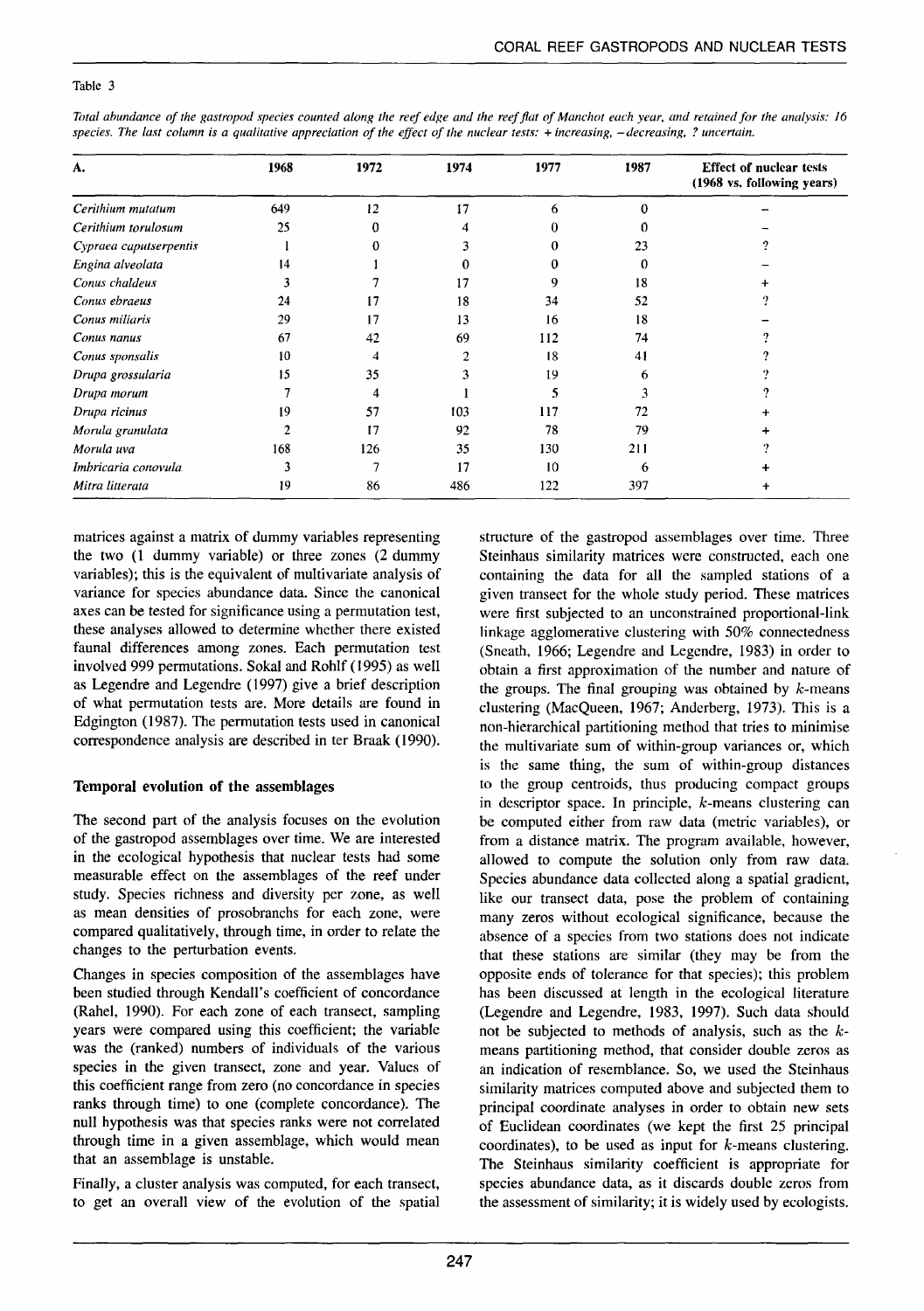Table 4

| Mean gastropod density (counts per $m^2$ ) within each zone. The values in parentheses are the standard deviations; n is the number of stations within      |  |
|-------------------------------------------------------------------------------------------------------------------------------------------------------------|--|
| each zone. The last column gives the results of the Kruskal-Wallis or Wilcoxon-Mann-Whitney tests (N.S.: non significant, *: $p < 0.05$ , **: $p < 0.01$ ). |  |

| <b>Terme Sud</b> | Reef edge<br>$n=7$  | <b>Reef flat</b><br>$n=15$ | Suprallitoral zone<br>$n=6$ | Significance of test of<br>difference among zones |
|------------------|---------------------|----------------------------|-----------------------------|---------------------------------------------------|
| 1968             | 6.62(7.47)          | 1.96(1.17)                 | 7.39(3.90)                  | $\boldsymbol{*}\boldsymbol{*}$                    |
| 1969             | 1.31(0.35)          | 1.20(0.79)                 |                             | N.S.                                              |
| 1972             | 4.19(3.16)          | 1.84(1.14)                 | 1.50(1.57)                  | N.S.                                              |
| 1974             | 4.71 (2.74)         | 3.39 (1.06)                | 2.36(1.70)                  | N.S.                                              |
| 1977             | 3.62(1.73)          | 2.32(1.60)                 | 2.42 (1.06)                 | N.S.                                              |
| 1987             | 2.24(0.83)          | 2.81(1.33)                 | 2.75(1.13)                  | N.S.                                              |
| Hélène           | Reef edge<br>$n=4$  | <b>Reef flat</b><br>$n=31$ | Suprallitoral zone<br>$n=7$ | Significance of test of<br>difference among zones |
| 1967             | 2.33(0.87)          | 0.90(0.62)                 | 9.64 (8.40)                 | $\star\star$                                      |
| 1969             |                     |                            | 1.00(0.84)                  |                                                   |
| 1972             | 3.42(2.16)          | 1.04(0.84)                 |                             | $\ast\ast$                                        |
| 1974             | 13.79(6.25)         | 2.39(1.84)                 | 2.88(2.47)                  | $\star$ $\star$                                   |
| 1977             | 19.13 (21.02)       | 3.98(5.44)                 | 3.76(2.22)                  | *                                                 |
| 1987             | 5.71(2.64)          | 4.27 (5.09)                | 3.10(1.25)                  | N.S.                                              |
| <b>Manchot</b>   | Reef edge<br>$n=12$ | <b>Reef flat</b><br>$n=44$ |                             | Significance of test of<br>difference among zones |
| 1968             | 1.64(1.03)          | 3.52(2.09)                 |                             | $\ast\ast$                                        |
| 1972             | 2.47(0.82)          | 0.79(0.49)                 |                             | $***$                                             |
| 1974             | 6.25(4.27)          | 1.30(1.11)                 |                             | **                                                |
| 1977             | 4.00 (2.39)         | 1.10(0.64)                 |                             | **                                                |
| 1987             | 5.65 (3.09)         | 2.07(1.61)                 |                             | $* *$                                             |

|  |  |  |  |  | Species richness $(R)$ and species diversity $(II')$ in each zone. |  |  |  |  |
|--|--|--|--|--|--------------------------------------------------------------------|--|--|--|--|
|--|--|--|--|--|--------------------------------------------------------------------|--|--|--|--|

| <b>Terme Sud</b> |                  | Reef edge    |                  | Reef flat    |                         | Suprallitoral zone |
|------------------|------------------|--------------|------------------|--------------|-------------------------|--------------------|
|                  | $\boldsymbol{R}$ | $H^\prime$   | $\cal R$         | $H^{\prime}$ | $\boldsymbol{R}$        | $H^\prime$         |
| 1968             | 3                | $1.0\,$      | 9                | $1.8\,$      | $\overline{c}$          | $0.2\,$            |
| 1969             | 9                | $1.8\,$      | 9                | 1.4          |                         |                    |
| 1972             | 7                | 1.5          | 14               | 2.1          | $\boldsymbol{2}$        | 0.4                |
| 1974             | 10               | 1.6          | 13               | 1.6          | $\mathbf{2}$            | 0.6                |
| 1977             | 11               | 1.9          | 12               | 1.8          | 3                       | 0.5                |
| 1987             | 9                | $1.8\,$      | 15               | $2.2\,$      | 2                       | 0.6                |
| <b>Terme Sud</b> |                  | Reef edge    |                  | Reef flat    |                         | Suprallitoral zone |
|                  | $\boldsymbol{R}$ | $H^\prime$   | $\boldsymbol{R}$ | $H^\prime$   | $\boldsymbol{R}$        | $H^{\prime}$       |
| 1967             | 6                | 1.2          | 8                | $1.5\,$      | $\overline{\mathbf{c}}$ | 0.1                |
| 1969             |                  |              |                  |              | $\boldsymbol{2}$        | 0.5                |
| 1972             | 7                | $1.0$        | 12               | 1.7          |                         |                    |
| 1974             | 6                | 0.8          | 13               | 1.6          | $\boldsymbol{2}$        | 0.3                |
| 1977             | 6                | 0.7          | 10               | $0.8\,$      | $\boldsymbol{2}$        | 0.3                |
| 1987             | 5                | 1.4          | 13               | 1.2          | 2                       | $0.4\,$            |
| <b>Terme Sud</b> |                  | Reef edge    |                  | Reef flat    |                         |                    |
|                  | $\cal R$         | $H^{\prime}$ | $\boldsymbol{R}$ | $H^\prime$   |                         |                    |
| 1968             | 14               | 2.1          | 15               | 1.2          |                         |                    |
| 1972             | 11               | 1.9          | 14               | 2.0          |                         |                    |
| 1974             | 10               | $1.0$        | 14               | 1.6          |                         |                    |
| 1977             | 7                | 1.6          | 13               | 2.0          |                         |                    |
| 1987             | 11               | $1.0$        | 13               | 2.0          |                         |                    |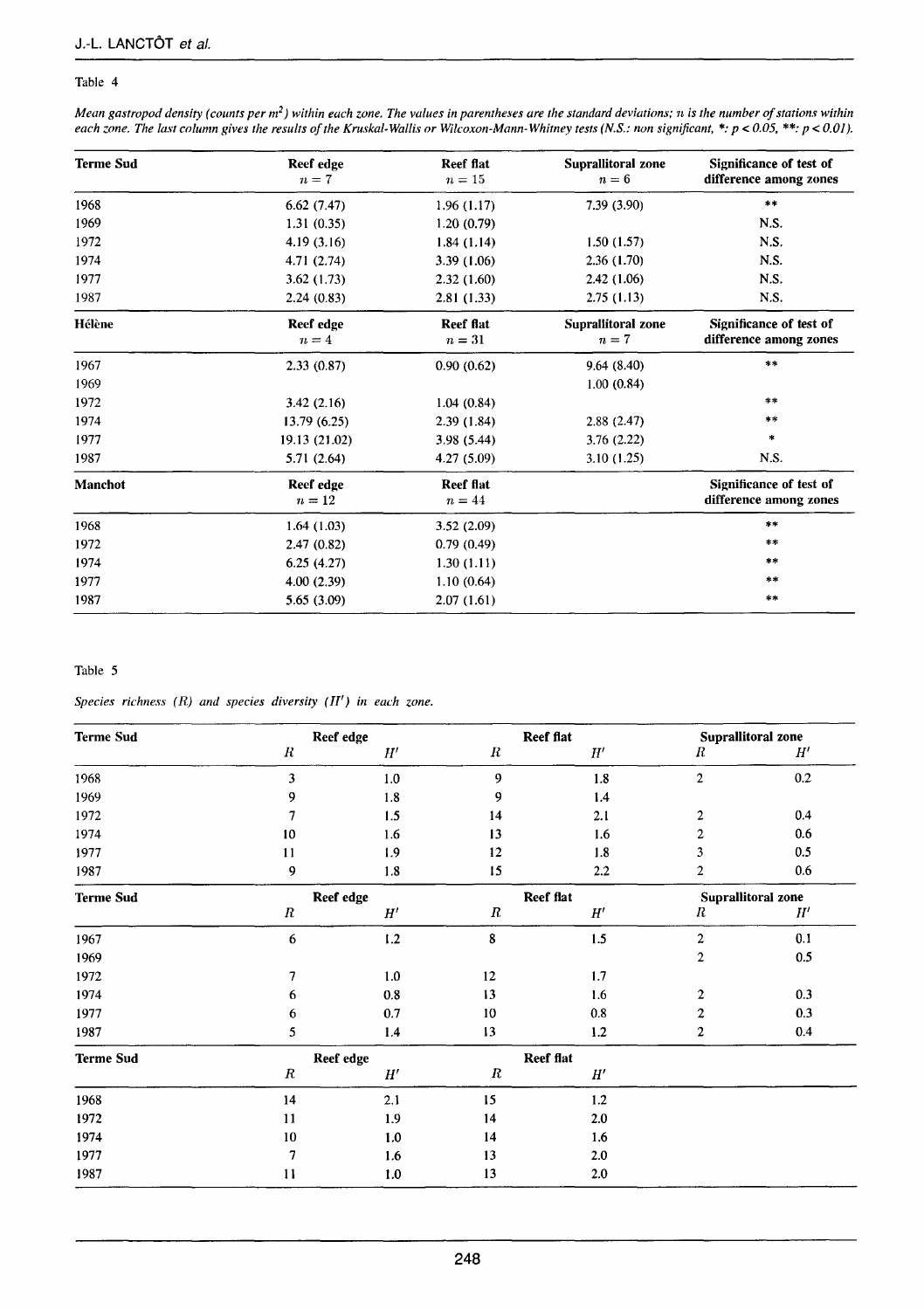There is a second problem with the  $k$ -means method: the algorithms are not guaranteed to find the optimal solution, *i.e.* the one for which the sum of within-group variances is minimum. A well-known solution around this problem is to provide the algorithm with an initial partition of the abjects which is expected to be close to the final solution one is looking for. The k-means program was asked to produce the same number of groups,  $k$ , as identified in the approximate solutions obtained by hierarchical clustering runs; these approximate solutions were given to the  $k$ means program as starting configurations.

Simple and canonical correspondence analyses were computed with the help of the CANOCO package, version 3.01 (ter Braak, 1988, 1990). Similarities, principal coordinate analyses as weil as hierarchical and k-means cluster analyses were computed using "The R package" (Legendre and Vaudor, 1991). Nonparametric tests of significance were computed with StatView™.

### RESULTS

### Spatial structure of each transect

The mean densities of prosobranchs are significantly different among zones on Manchot and Hélène but this





*Correspondence analysis of Terme Sud. a: 1968, b: 1972. x, reef edge; squares, reef flat; triangles, supralittoral zone.* 

is not the case on Terme Sud, except for 1968 (Table 4). One interesting fact is that, in two out of three cases, prosobranch densities were higher after the nuclear tests on the reef edge of each transect; on the contrary, they were highest in the supralittoral zone before the tests.

While the reef edge is the zone with the highest prosobranch density (Table 4), the reef flat is the zone with the highest species richness, bath before and after the tests (Table 5). The species diversity data do not display any clear pattern other than the fact that the supralittoral zone always has the lowest diversity; it also has the lowest richness.





*Correspondence analysis of Hélène. a: 1967, b: 1974, c: 1987. x, reef edge; squares, reefflat; triangles, supralittoral zone.*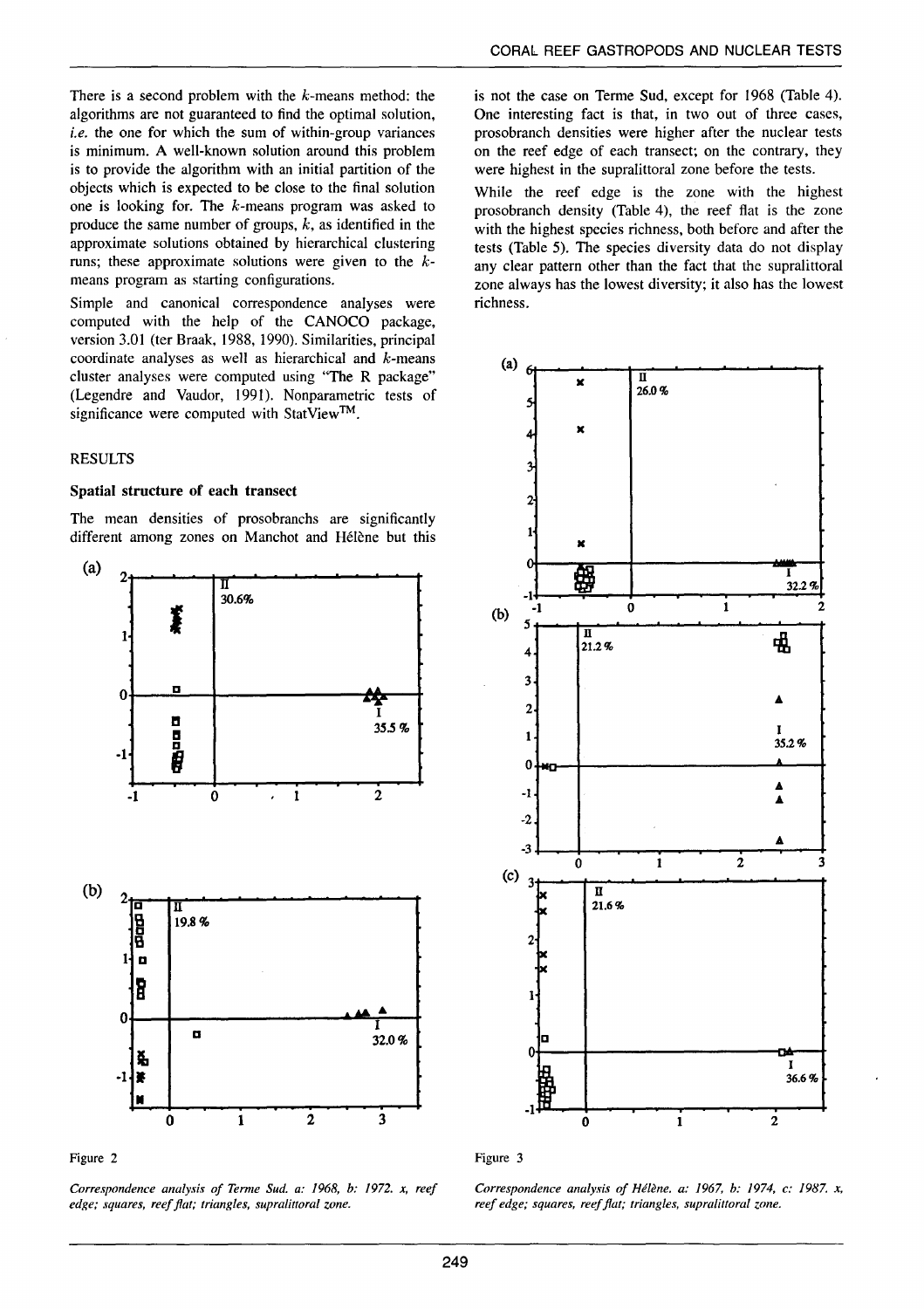

Figure 4

*Correspondence analysis of Manchot. a: 1968, b: 1972, c: 1987. x, reef edge; squares, reef fiat.* 

For Terme Sud, the correspondence analysis ordinations for the various sampling years, based on species composition, yielded comparable results. The first axis, which accounts for the largest fraction of variability, always isolates the supralittoral zone from the other zones (except, of course, in 1969, where the supralittoral zone was not sampled). A few examples are given in Figure 2; other years yield comparable results. Axis JI discriminates between the reef edge and the reef flat: perfectly before the nuclear tests (in 1968, Fig.  $2a$ ) and imperfectly thereafter (in 1972 for example: Fig. 2b); after the tests, there is some overlap in

species composition between the reef flat and the reef edge. In summary, the supralittoral zone is the most different of ail three zones in species composition.

Ordination results on Hélène are very similar. In 1967 (that is, before the nuclear tests), the first axis separates the supralittoral zone stations from ail the others, while axis II discriminates the reef edge from the reef flat stations

#### Table 6

*Results of the permutation tests of significance ( 1000 permutations) of the differences in faunal composition among zones, performed on the canonical axes for each of the three transects (\*:*  $p < 0.05$ *, \*\*:* p < *0.01 ). NT: not tested due to the fact that it is impossible to reach the* 5% *leve!, because the number of observations is too loow.* 

|            | Axis I | Axis II |
|------------|--------|---------|
| Terme Sud: |        |         |
| 1968       | $**$   | **      |
| 1969       | $**$   | NT      |
| 1972       | **     | $\ast$  |
| 1974       | $* *$  | $**$    |
| 1977       | $**$   | $**$    |
| 1987       | $**$   | $* *$   |
| Hélène     |        |         |
| 1967       | $**$   | **      |
| 1972       | $**$   | NT      |
| 1974       | **     | $\star$ |
| 1977       | $**$   | $***$   |
| 1987       | **     | $**$    |
| Manchot    |        |         |
| 1968       | $**$   |         |
| 1972       | $**$   |         |
| 1974       | $**$   |         |
| 1977       | **     |         |
| 1987       | **     |         |

*Kendall's coefficient of concordance* (W) *of species assemblages through time, for each zone of each transect, computed for species*  composition. The last column gives the results of the statistical tests  $(*: p < 0.05, **: p < 0.01, NT: not tested due to the fact that it is$ *impossible to reach the 5% level, because the number of observations is too law).* 

| W     | Significance of test |
|-------|----------------------|
| 0.952 | **                   |
| 0.641 | $**$                 |
| 0.840 | NT                   |
| W     | Significance of test |
| 0.486 | $\ast$               |
| 0.791 | **                   |
| 0.360 | NT                   |
| w     | Significance of test |
| 0.752 | **                   |
| 0.659 | **                   |
|       |                      |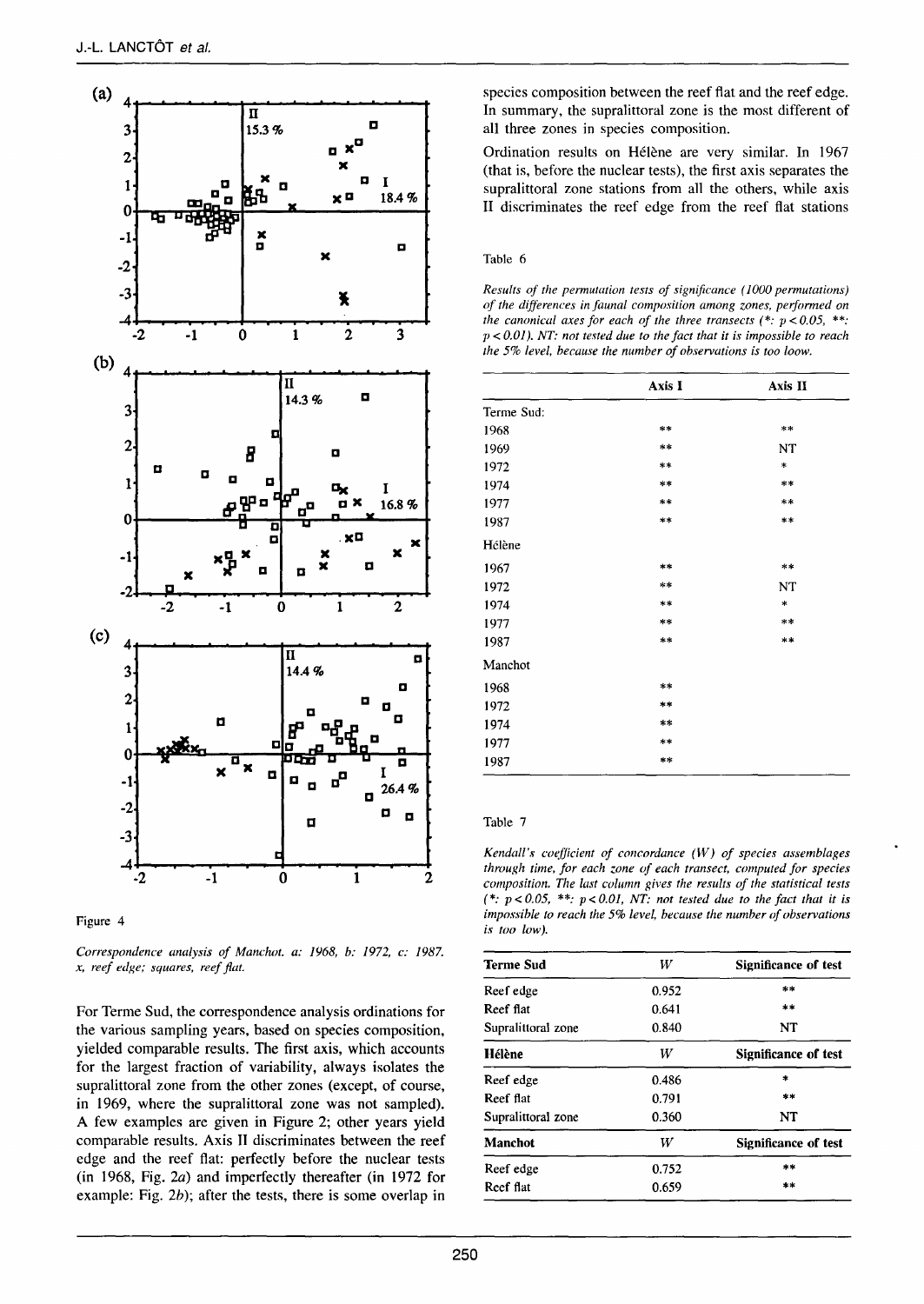(Fig.  $3a$ ). After the nuclear tests (Fig.  $3b$ ,  $3c$ ), the first axis of variability serves either to discriminate the reef edge (1974, 1977) or the supralittoral zone (1987). ln summary, bcfore the nuclear tests, the supralittoral zone is the most different of ali three zones in species composition, while after the tests the most different zone was either the reef edge or the supralittoral zone.

There is no supralittoral zone on Manchot. Before the nuclear tests, there is no clear differentiation of the reef edge and reef flat stations, similar assemblages being found on both sides of the dividing line (Fig. 4a, 1968). After the tests, the situation is even more mixed-up than before (Fig. 4b, 1972), but a clearer differentiation establishes itself with time; the results for 1987 are presented as an example (Fig. 4c).

The permutation tests performed on the canonical correspondence analyses axes clearly show that there are significant differences in faunal composition among zones for each of the three transects (Table 6). But, as will be established more clearly with the  $k$ -means clustering results, severa! gastropod species are able to live in more than one zone.

### Temporal evolution of the assemblages

On Terme Sud, the mean density of gastropods on the reef edge, the reef flat and the supralittoral zone were lower during the sampling periods (1969 and 1972) immediately following the 1968 nuclear test (Table 4). While reef flat pre-perturbation densities were re-established and even exceeded in the following years, the same cannot be said of the supralittoral zone and the reef edge; their gastropod densities always remained below their pre-perturbation level. A few species are responsible for that: species like *T. grandinatus* in the supralittoral zone, or *P. jlexuosa*  and *T. setosus* on the reef edge/reef flat, which were very abundant in 1968, had much reduced abundances following the perturbations (Table 1). Other species were more



### Figure 5

*K-means cluster analysis across space and time on Terme Sud. RE: reef edge, RF: reef flat, SZ: supralittoral zone. Horizontal black !ines link spatially contiguous stations clustered on the basis of their faunal composition; similarly for vertical black lines, that link similar stations* 

| through time. White boxes are empty stations (no gastropod found). Groups of quadrats are characterised by the following dominant species                                                                                      |
|--------------------------------------------------------------------------------------------------------------------------------------------------------------------------------------------------------------------------------|
| assemblages: Him Morula uva; Section Mitra litterata, Morula uva and Cerithium nesioticum; Section Morula uva and Conus sponsalis; Tectarius                                                                                   |
| grandinatus and Nerita plicata; Mitra litterata, Morula granulata and Morula uva; Mitra litterata and Morula uva; $\Box$ Mitra litterata                                                                                       |
| with species of genus Cerithium; $\begin{array}{cc} \bullet \\ \bullet \end{array}$ Drupa ricinus, Morula granulata, Morula uva and Turbo setosus; $\begin{array}{cc} \bullet \\ \bullet \end{array}$ Drupa grossularia; Drupa |
| ricinus and Morula granulata; Nerita plicata and Tectarius grandinatus; Mitra litterata; Patella flexuosa, Turbo setosus and                                                                                                   |
| Drupa ricinus; $\beta$ Mitra litterata with several other species.                                                                                                                                                             |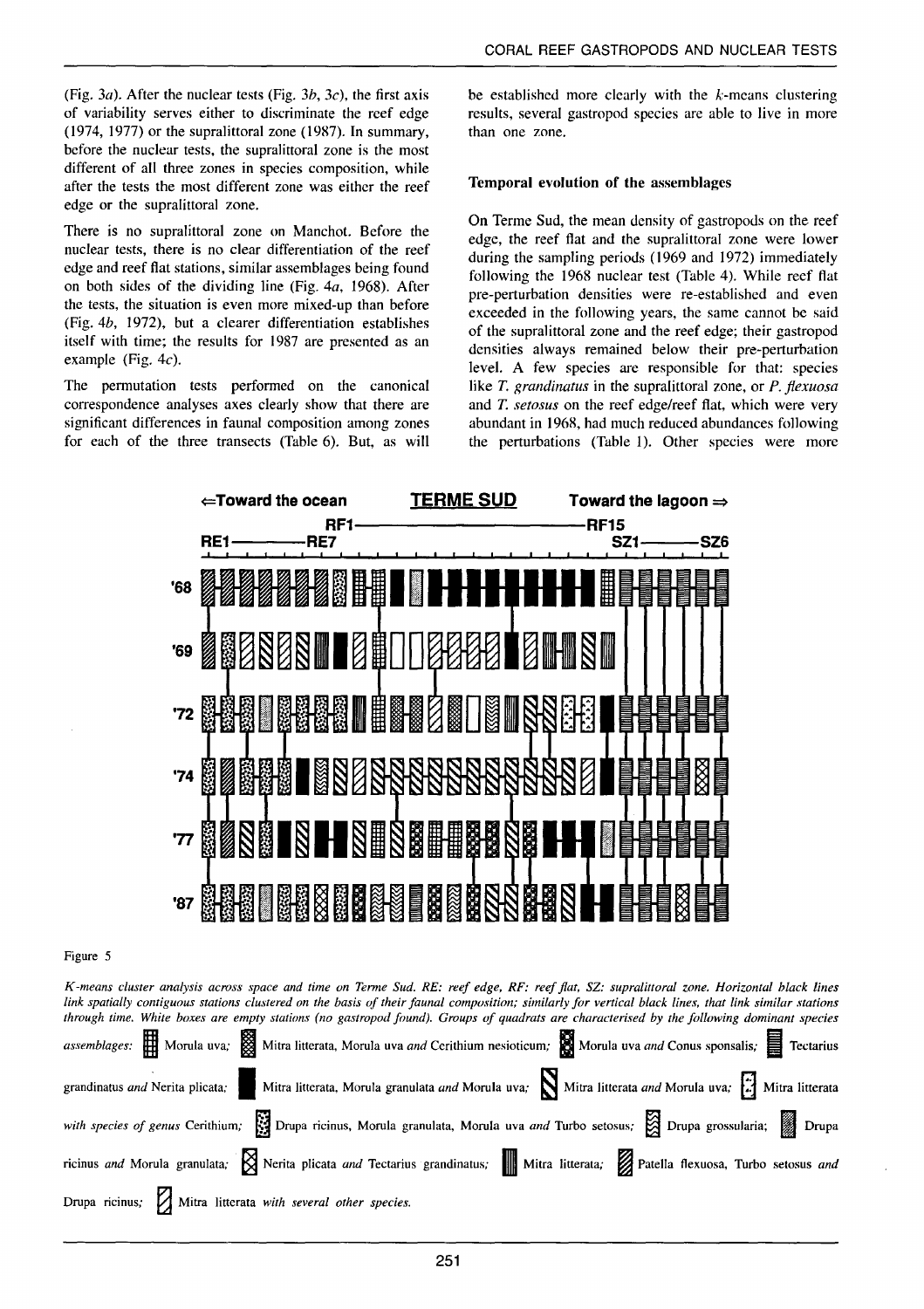abundant after the perturbations *(M. uva* and *M. litterata*  on the reef edge/reef flat, N. *plicata* in the supralittoral zone), while a few others remained fairly constant through time *(M. granulata, C. miliaris, C. nanus).* 

On Hélène, data collected immediately after the test are available only for the supralittoral zone; gastropod density dropped considerably, and then came back to an intermediate level. On the contrary, as of 1972, densities on the reef flat and reef edge were always higher than before the nuclear tests (Table 4). Table 2 shows that in the supralittoral zone, *T. grandinatus* had reduced abundances for the entire period following the perturbations, much like on Terme Sud. *P. jlexuosa* had reduced abundances on the reef edge/recf flat following the perturbations but its abundance was back to its preperturbation level in 1987. On the reef edge/reef flat, *M. litterata, M. uva, M. granulata* and *D. ricinus* grew to much higher abundances following the perturbations.

On the Manchot transect, gastropod densities grew higher on the reef edge following the tests, while they remained lower on the reef flat (Table 4). A few species only are responsible for the situation on the reef flat (Table 3); the most important species in 1968 was *C. mutatum*  which never recovered from the perturbations. Several other species were more abundant after the perturbations *(D. ricinus, M. litterata, M. granulata, C. chaldeus)* while others showed abundance fluctuations with no clear pattern *(M. uva, C. nanus).* 

Altogether, these results indicate that while the nuclear tests immediately reduced gastropod densities, they grew higher than the pre-perturbation levels in half the zones, and remained lower in the other half. The same applies to the species richness and diversity data (Table 5). Some pre-test dominant species became inconspicuous and were replaced by others, while other species seemed less affected by the perturbations.

The results of Kendall's coefficient of concordance for the reef edge, reef flat and supralittoral zone ali indicate that species ranks remained fairly constant through time in each zone (Table 7). A notable exception is the low value for the supralittoral zone of Hélène. This is due to the 1969 change in ranks between *N. plicata* and *T. grandinatus.* Since there are only five sampling years and two species present, this single change greatly influenced the value of the coefficient of concordance. Overall, since Kendall's coefficient  $W$  is based on species ranks and not on the numerical values

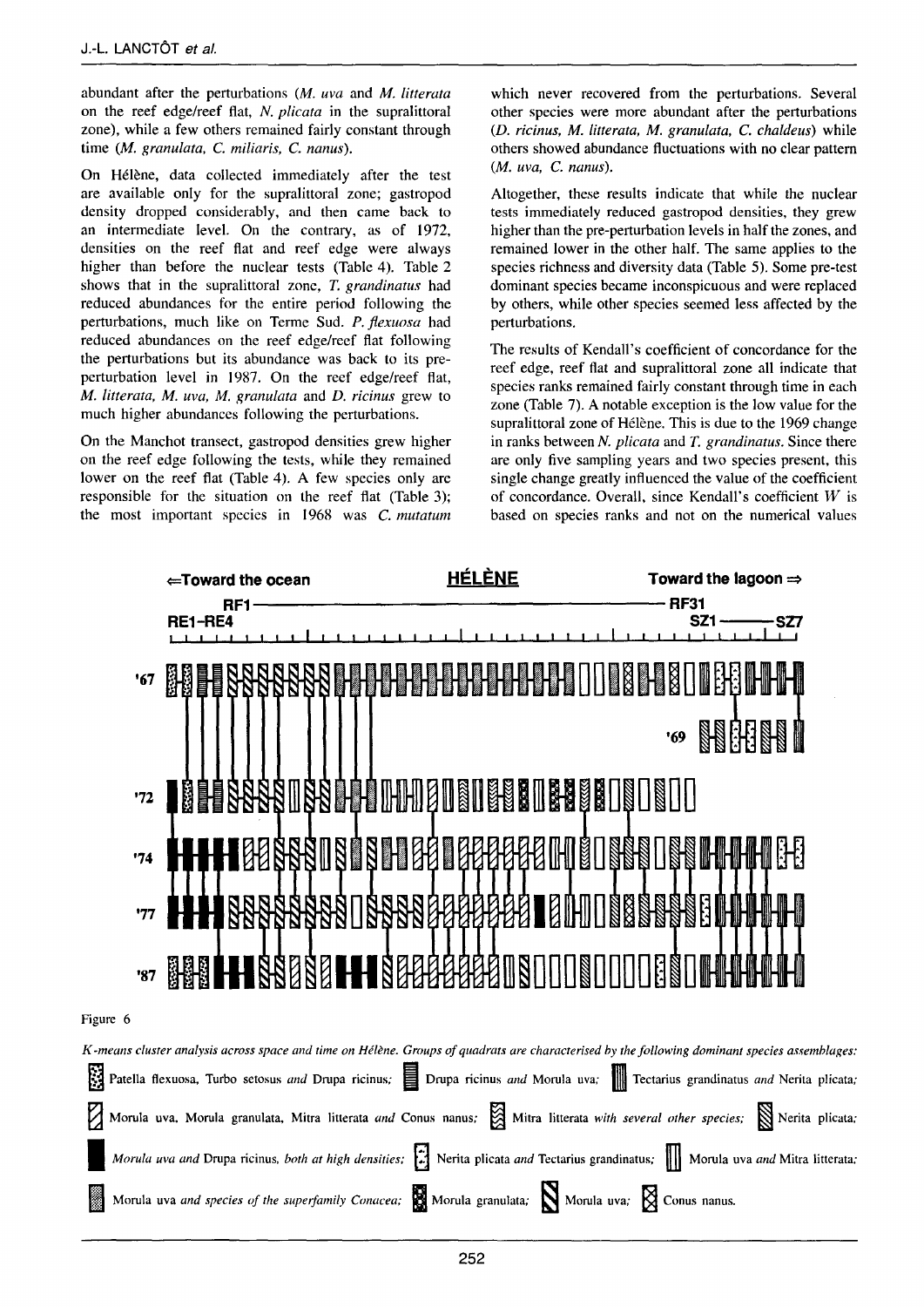

of species abundances, these results are not incompatible with what was found for species densities. They simply indicate that most numerically important species remained important while most rare species remained rare in each zone of each transect.

The k-means clustering results for the spatio-temporal data are presented as arrays of shaded rectangles representing species assemblages, whose codes are explained in Figures 5 to 7. The rows of each array are the sampling years, while the columns are the stations on the reef. Stations that are contiguous horizontally or vertically and have the same species composition (same shading) are linked by lines.

The  $k$ -means results show that the faunal compositions of the supralittoral zones of Terme Sud and Hélène did not change much through time, except in 1969 on Hélène. The reef edge and reef flat assemblages of each transect, which were fairly homogeneous before the perturbations, differed markedly after. Several stations of the reef edge and reef flat have the same faunal composition on Terme Sud. The same phenomenon can be observed on Manchot, but it is rarely the case on Hélène where the reef edge is very short. Supralittoral zone assemblages are rarely, if ever, found on the reef edge or reef flat, but N. *plicata,*  a common gastropod in the supralittoral zone, bas been able to colonise parts of the reef flat on Hélène. Finally, the spatial structure of reef edge or reef flat gastropod assemblages may change through time on any given transect. For example, the gastropod assemblage on the reef flat of Terme Sud (Fig. 5) has a fairly homogeneous structure in 1968 and 1974 (several contiguous stations with the same faunal composition), but this structure is patchy in 1972, 1977 and 1987 (contiguous stations do not have the same faunal composition). Another example is the reef edge of Manchot which bad a patchy structure in 1968 but a very homogeneous one in 1974 to 1987.

### DISCUSSION

### Spatial structure of the transect

Most studies have shown that gastropod densities on coral reefs are higher in the intertidal than in the subtidal zones (Kohn, 1971; Salvat, 1970). On Fangataufa, this difference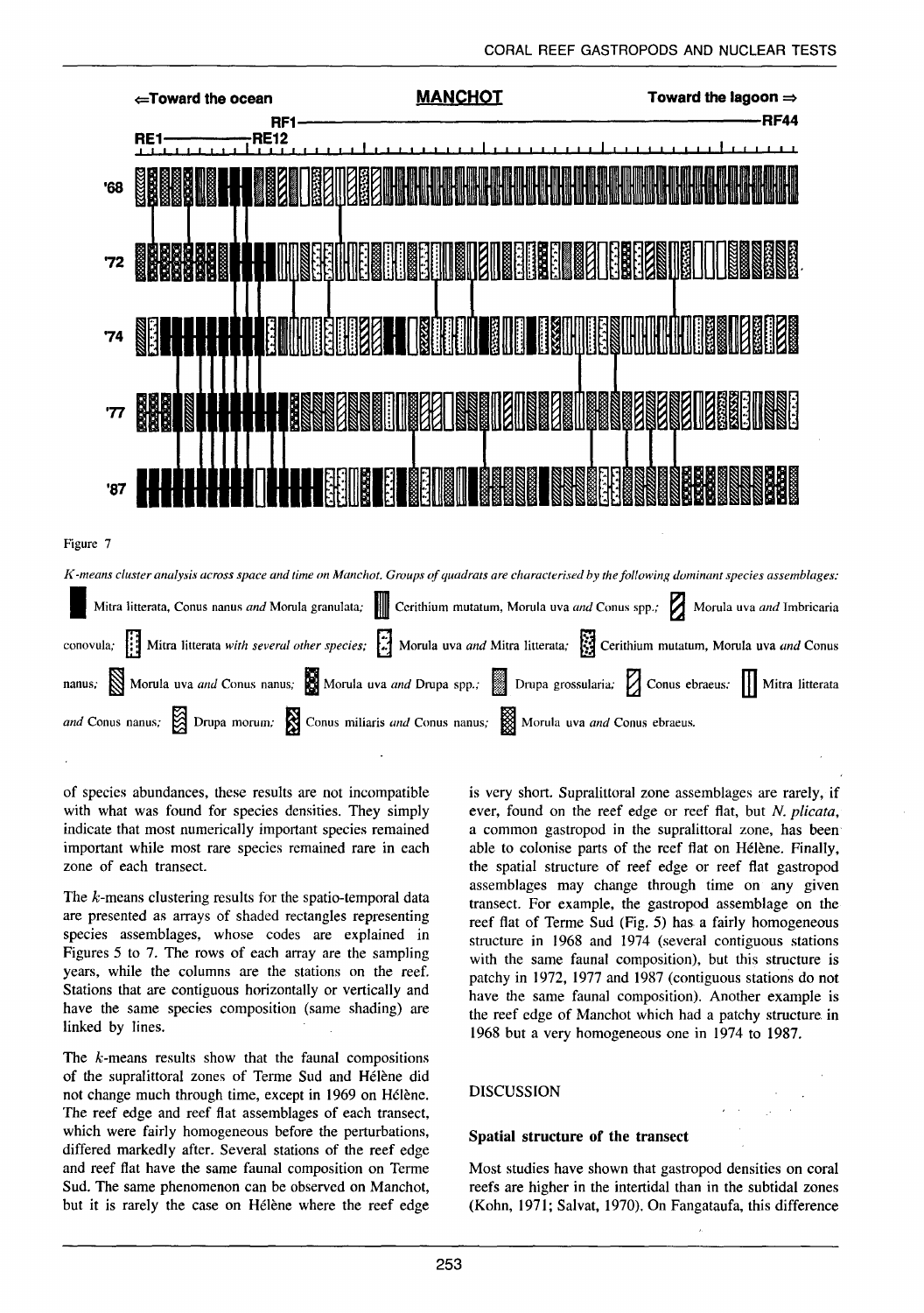has been observed between the reef edge and the reef flat for the past twenty years. One of the reasons invoked to explain this trend is that predation on reef-dwelling gastropods by fish and crabs is more intense in subtidal areas (Leviten, 1978).

If this pattern of higher gastropod densities holds when we compare the reef edge to the reef flat. the situation is different when we compare the reef flat to the supralittoral zone. Here, most of the time, gastropod densities have been higher on the reef flat. Salvat (1970) indicated that gastropods were more abundant in the supralittoral zone. This was the case on Terme Sud in 1968 and on Hélène in 1967 but, after the tests, densities remained higher on the reef flat. Since so little work has been done in this zone on coral reefs, it is difficult to explain such a pattern.

If densities are higher in intertidal zones, species richness and diversity have been found to be higher in the subtidal (Kohn, 1971; Salvat, 1970). This pattern has been found on Fangataufa atoll for species richness, and a similar trend has been found for species diversity. Reef flats have more diverse substrates than what we find on reef edges and in supralittoral zones. This higher diversity of substrates increases the diversity of micro-habitats on reef flats, which in turn is believed to increase the diversity and richness of gastropod assemblages (Kohn and Leviten, 1976).

Gastropod assemblages found in different reef zones are not always different. There were several instances where stations of the reef flat had a similar faunal composition as stations of the reef edge or the supralittoral zone. Similar observations were made by McClanahan ( 1990) on coastal reefs in Kenya. Since the reef edge, reef flat and supralittoral zone provide different abiotic conditions (substrate type, wave exposure, desiccation stress, etc.), this strongly suggests that severa! reef-dwelling gastropods are able to cope with a wide range of abiotic conditions. Spatial segregation of assemblages due to the sensitivity of gastropods to these abiotic conditions, if present, should have been particularly severe on Fangataufa since the geomorphological transition between adjacent zones takes place within just a few metres. This was clearly not the case at sorne of these transition points (Figs. 6, 7). Of particular importance here is the fact that the nuclear tests did not change the topography of the reefs (BS, persona) observations), so that the abiotic conditions did not change much during the twenty year period of the present study.

# **Temporal evolution of the** assemblages

The nuclear atmospheric tests did not reduce the densities of severa! gastropod species for long. As early as 1972, severa) species had higher abundances than their preperturbation levels. If we consider that our sampling method provides an accurate estimation of gastropod densities, severa! species were therefore able to recolonise the perturbed reefs rapidly. Since the only possible way to recolonise these reefs is by recruitment of larvae, recruitment limitation does not seem to be a problem for severa! of the most important species (M. *uva* and *M. litterata* for instance). The same kind of fast recovery by reef-dwelling benthic invertebrates after a perturbation was noted by Fisk and Harriott ( 1990), Hunte and Younglao (1988) and Moran and Reaka-Kudla (1991).

Readers may be concerned about the possibility of mutations caused by ionising radiations resulting from nuclear tests. Although this question is academically interesting, it does not apply to the present study, for the following reasons. (a) To our knowledge, no genetic study has been made on gastropods, neither on Fangataufa, nor on Enewetak Atoll (Marshall Islands) where the USA conducted nuclear tests from 1948 to 1958 (Devaney, 1987). However, genetic studies have been carried out on coral reef fish populations in several islands of French Polynesia, including Mururoa where nuclear tests have also been conducted as in Fangataufa (Planes, 1993; Planes *et al.,* 1993). These works have evidenced no genetic differences between Mururoa and the other reef populations. (b) Field observations on Fangataufa reported in this paper, that extended for twenty years after the nuclear tests, have turned up no morphologically detectable mutant gastropods. (c) Reproduction cycles of molluscs are annual, and larvae are recruited from the sea; recruitment is not essentially from locally breeding individuals. Mutants, if any, would be unlikely to come back to the atoll, provided they had managed to survive.

The fact that several gastropod species on Fangataufa do not seem to be recruitment-limited may represent a normal situation for coral reefs of the south tropical Pacifie region. At a spatial scale of hundreds to thousands of square kilometres, coral reefs of this region have a patchy spatial distribution. Most gastropod species considered in this study have a pelagie larval stage that can last for severa! days. Scheltema (1986 *a*, 1986 *b*) and Scheltema and Williams (1983) have shown that reef-dwelling invertebrate larvae can travel considerable distances in the south tropical Pacific (several hundred to several thousand kilometres). This fact suggests that exchanges of larvae between islands is probably a common phenomenon and it is one of the reasons invoked to explain the very low level of endemism of reef invertebrates in this vast oceanic region. In this area, recruitment limitation would probably occur only if several islands were affected simultaneously by a perturbation, which would therefore reduce the pool of reproducing adults on a regional scale. Lessios (1988) and Karlson and Levitan ( 1990) made similar comments for the Caribbean Sea. Another way by which recruitment limitation could take place in this area is the isolation of an island by hydrodynamic processes.

It is interesting to note that the few important species that did not rapidly recolonise Fangataufa were ail herbivores (P. *jlexuosa,* T. *grandinatus* and C. *mutatum).* This is consistent with the destruction of the algal cover that resulted from the nuclear tests (BS, personal observations).

The fact that several species are showing different patterns in the temporal evolution of their abundances could indicate that interactions among these species are weak. This is not a surprise if we consider that studies in the last thirty-five years have shown that most of these species have distinct diets (Kohn, 1959; Kohn, 1970; Taylor, 1976) and that space does not seem to be a limiting resource for reefdwelling gastropods (Leviten and Kohn, 1980; Reichelt,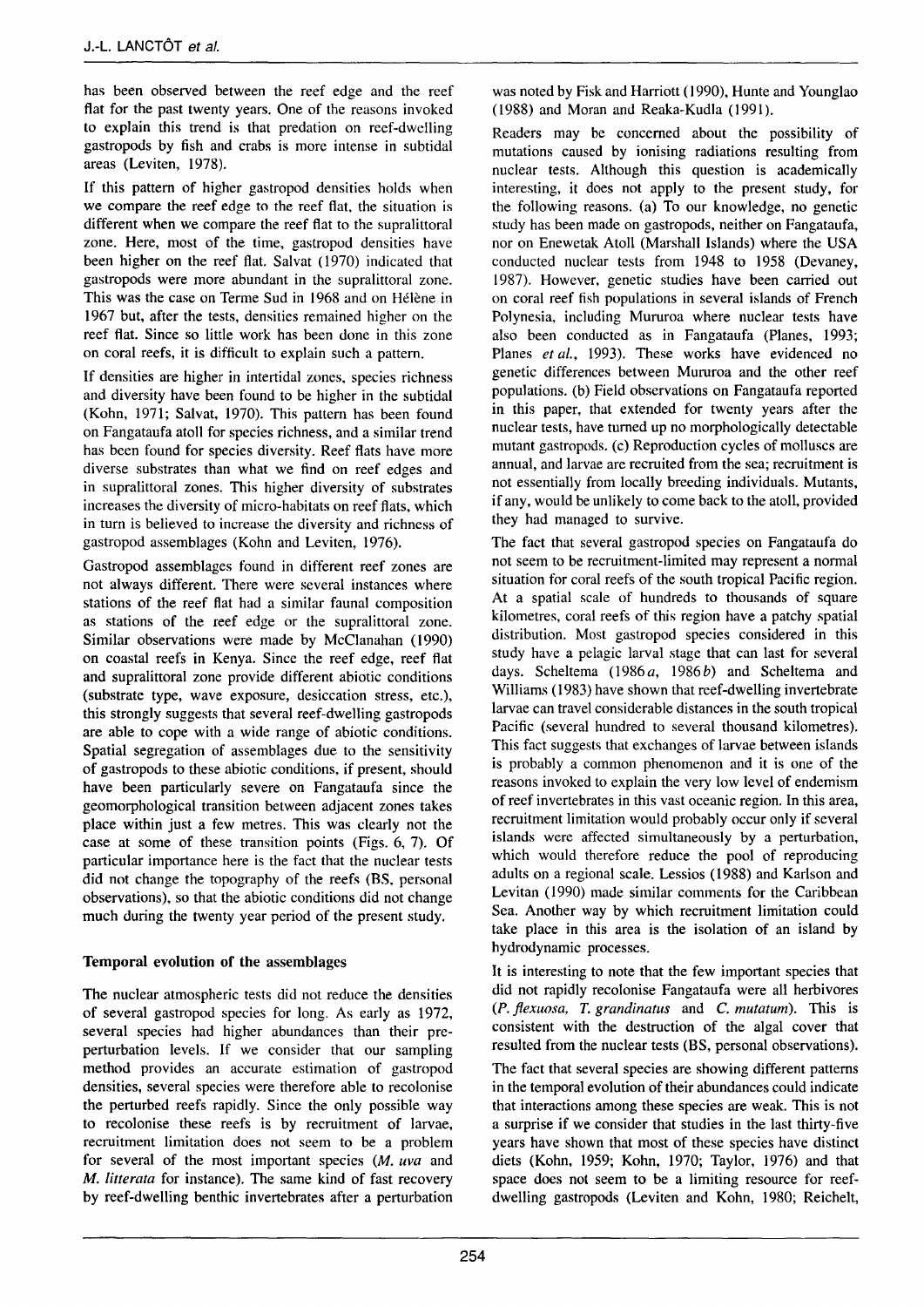1982). Since severa! species are exhibiting quite different temporal patterns in their abundances (Tables 1-3), this might also indicate that the mechanisms regulating the density of each species is different, or that there are not one but severa! types of regulating mechanisms in these assemblages. If this is the case, studying this group of benthic invertebrates could prove to be extremely difficult.

Superimposed to these fluctuations in species abundances is the fact that species ranks remained fairly constant through time. Such an observation strongly suggests that there are mechanisms structuring these assemblages but, because of the different patterns in species abundances that we noted earlier, they are probably not acting with the same strength on each species.

The supralittoral zone has always been occupied by *T. grandinatus* and *N. plicata.* This is mainly due to the fact that the abiotic conditions in this zone are particularly severe (strong desiccation stress for instance) and that few species are able to cope with it. The same cannot be said of zones like the reef edge and reef flat where the faunal composition changed through time.

Changes occurred in the spatial structure of these assemblages. The spatial structure within the reef edge or reef flat was patchy in severa! years and homogeneous in others. To explain such variations is especially difficult because there are several possible mechanisms involved. Predation could affect the spatial distribution of several gastropod species (McClanahan, 1990), as could natural perturbations or stress (Leviten and Kohn, 1980; McCianahan, 1992). No hurricane occurred on Fangataufa, at least since 1975 (information not available before this period); it is then clear that the changes observed between 1977 and 1987 are probably not due to perturbations of that magnitude. Another partial explanation of the changing spatial pattern could be that changes occurred in the spatial distributions of the preys of several of the carnivorous gastropods. Here, we have to keep in mind that most of the camivorous gastropods under study on Fangataufa have very specialised diets (Kohn, 1959; Kohn, 1970; Taylor, 1976). Therefore, their spatial distributions must be strongly influenced by the distributions of their preys. The influence of the spatial distributions of preys on the spatial distributions of reef-dwelling carnivorous gastropods has never been addressed up to now. Such studies could be particularly useful when we consider that food could be a limiting resource for several carnivorous species in subtidal zones like the reef flats (Leviten, 1978).

### REFERENCES

### Are reef-dwelling gastropod assemblages stable?

Our observations on Fangataufa give us elues to answer this question. If we compare the pre-perturbation to the post-perturbation assemblages, it is clear that the reef edge and reef flat assemblages are not stable because prepertubation abundances and their spatial structures were never re-established. The only time we observed some kind of constancy in these zones was when we considered species ranks. Moreover, stable spatial structures and abundances were never seen during the period following the perturbations (possible exceptions are the spatial structures on the reef edge of Manchot and the reef flat of Hélène; note however that abundances in these two zones changed constantly). If, like we noted earlier, severa! species are able to cope with a wide range of abiotic conditions, such instability in the spatial structure could be a natural situation. Furthermore, the fact that different gastropod species might have their densities regulated by different mechanisms could imply that the densities of these assemblages are naturally unstable. Reise (1991) showed recently that the concept of stability might not be relevant when one considers the spatial structure and the density of marine benthos through time; his paper covers a wide range of benthic communities (rocky shores, kelp forests, biogenic reefs, mud and sand). In his point of view, mosaic cycles are probably a more realistic way of considering the structure of benthic communities. The assumptions of his mode! seem to fit weil what was observed on the reef edge and reef flat of Fangataufa.

On the contrary, the supralittoral zone assemblage was characterised by a stable spatial structure. This is probably a normal situation since only a few species are able to cope with the severe abiotic conditions that prevail in this zone. Nevertheless, gastropod densities in this zone never came back to pre- perturbation levels but stayed relatively constant through time. The reason why this happened is not understood.

### Acknowledgements

This work was supported by a NSERC scholarship to J.-L. Lanctôt and by NSERC grant No. OGP0007738 to P. Legendre. Field studies on Fangataufa reefs by B. Salvat were supported by the *Direction des Centres d'Expérimentations Nucléaires, Service Mixte de Contrôle Biologique,* in the framework of conventions with either the *Museum National d'Histoire Naturelle* or the *École Pratique des Hautes Études.* 

Anderberg M.R. (1973). *Clusteranalysisforapplications.* Academie Press, New York, xiii + 359 p.

Aronson R.B. (1992). The effects of geography and hurricane disturbance on a tropical predator-prey interaction. J. *Exp. Mar. Biol. Eco/.* 162, 15-32.

Dayton P.K., V. Currie, T. Gerrodette, B.D. Keller, R. Rosenthal, D. Ven Tresca (1984). Patch dynamics and stability of some Califomia kelp communities. *Eco/. Monogr.* 54, 253-289.

Devaney D.M. (1987). *The natural history of Enewetak Atoll.*  Vol. 1: *The ecosystem: environments, biotas, and processes.* Vol. 2: *Biogeography and systematics.* Office of· Scientific and Technical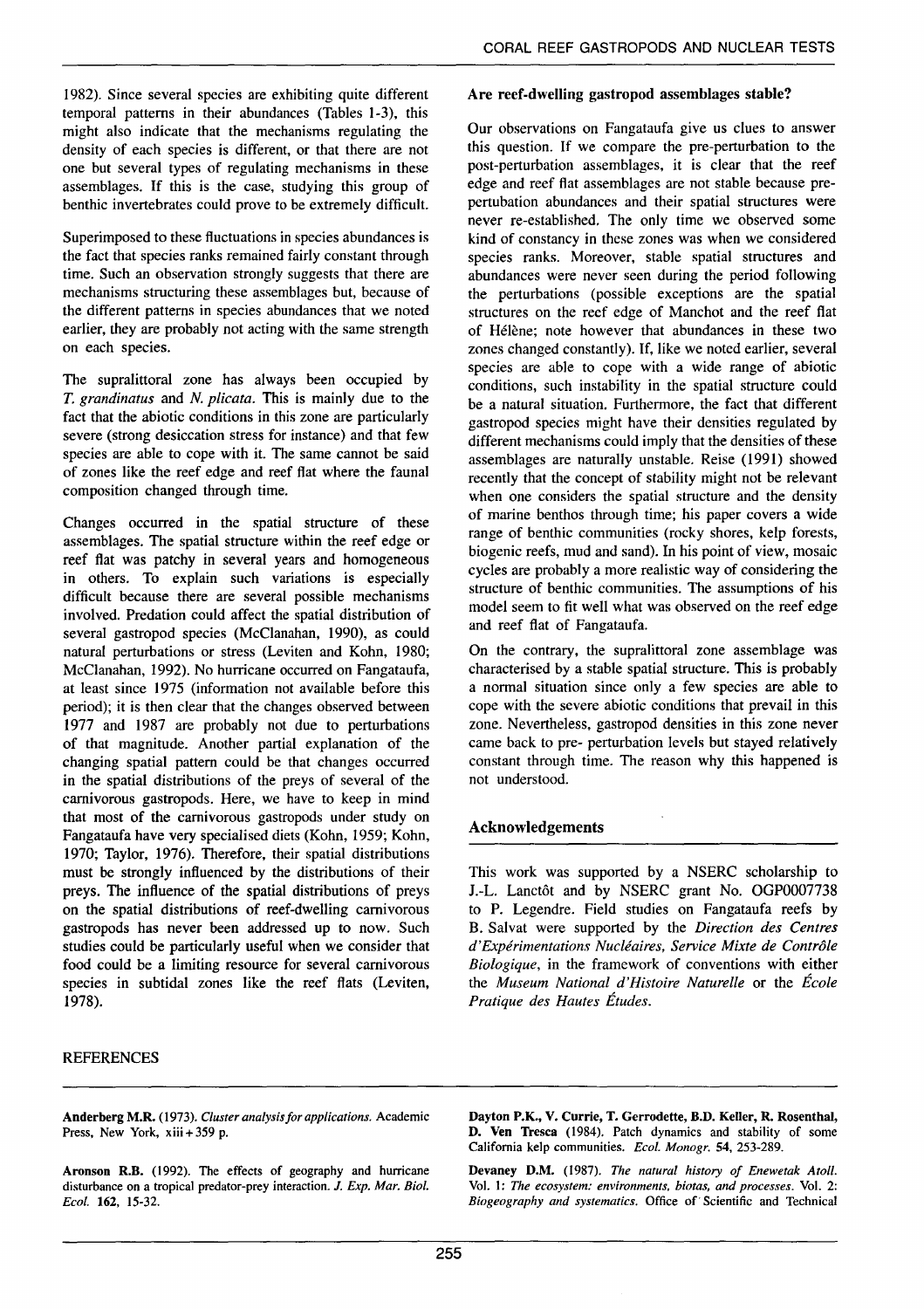Information, U.S. Department of Energy. 228 p, 348 p.

Edgington E.S. ( 1987). *Randomization tests, 2nd ed.* Marcel Dekker lnc., New York, xvii+ 341 p.

Endean R. (1976). Destruction and recovery of coral reef communities, *ln: Bio/ogy and geology of coral reefs,* Vol. Ill, Biology Il, O.A. Jones and R. Endean, eds. Academie Press, New York, 215-254.

Fisk D.A., V.J. Harriott (1990). Spatial and temporal variation in coral recruitment on the Great Barrier Reef: implications for dispersal hypotheses. *Mar. Biol. (Berl.),* 107, 485-490.

Guzman H., A.B. Kathryn, J.B.C. Jackson (1994). lnjury, regeneration and growth of Carihhean reef corals after a major oil spill in Panama. *Mar. Ecot. Prog. Ser.* 105, 231-241.

Hunte W., D. Younglao (1988). Recruitment and population recovery of *Diadema antillarum* (Echinoderrnata; Echinoidea) in Barbados. *Mar. Ecot. Prog. Ser.* 45, 109-119.

Jackson J.B.C., J.D. Cubit, B.D. Keller, V. Batista, K. Burns, H.M. Caffey, R.L. Caldwell, S.D. Garrity, C.D. Getter, C. Gonzalez, H.M. Guzman, K.W. Kaufman, A.H. Knap, S.C. Levings, M.J. Marshall, R. Steger, R.C. Thompson, E. Weil (1989). Ecological effects of a major oil spill on Panamanian coastal marine communities. *Science* 243, 37-44.

Kaly U.L., G.P. Jones (1994). Long-term effects of blasted boat passages on intertida1 organisms in Tuvalu: a meso-scale human disturbance. *Bull. Mar. Sei.* 54, 164-179.

Karlson R.H., D.R. Levitan (1990). Recruitment-limitation in open populations of *Diadema antillarum:* an evaluation. *Oecologia (Heidelb.),* 82, 40-44.

Kohn A.J. (1959). The ecology of *Conus* in Hawaii. *Ecol. Monogr.*  29, 47-90.

Kohn A.J. (1970). Food habits of the Gastropod *Mitra litterata*  Lamarck: relation to trophic structure of the intertidal marine bench community in Hawaii. *Pac. Sei.* 24, 483-486.

Kohn A.J. (1971). Diversity, utilisation of resources, and adaptive radiation in shallow-water marine invertebrates of tropical oceanic islands. *Limnol. Oceanogr.* 16, 332-348.

Kohn A.J., P.J. Leviten (1976). Effect of habitat complexity on population density and species richness in tropical intertidal predatory gastropod assemblages. *Oecologia (Heidelb.),* 25, 199-210.

Legendre L., P. Legendre (1983). *Numerical ecology*. Elsevier, Amsterdam, xvi +419 p.

Legendre P., L. Legendre (1997). *Numerical ecology, 2nd English edition.* Elsevier, Amsterdam.

Legendre P., A. Vaudor (1991 ). *The R package: multidimensional analysis, spatial analysis.* Département de sciences biologiques, Université de Montréal, iv+ 142 p.

Lessios H.A. ( 1988). Mass mortality of *Diadema antillarum* in the Caribbean: what have we learned? *Ann. Rev. Ecot. Syst.* 19, 371-393.

Lessios H.A., D.R. Robertson, D.J. Cubit (1984). Spread of *Diadema* mass mortality through the Caribbean. *Science,* 226, 335- 337.

Leviten P.J. ( 1978). Resource partitioning by predatory Gastropods of the genus *Conus* on subtidal lndo-Pacific coral reefs: the significance of prey size. *Eco/ogy* 59, 614-631.

Leviten P.J., A.J. Kohn (1980). Microhabitat resource use, activity patterns and episodic catastrophe: *Conus* on tropical intertidal reef rock benches. *Ecol. Monogr.* **50**, 55-75.

MacQueen J. (1967). Some methods for classification and analysis of multivariate observations, *ln: Proceedings of the fifth Berkeley symposium on matlzematical statistics and probability,* Vol. 1, L.M. Le Cam, J. Neyman, cds. University of California Press, Berkeley, 281-297.

McClanahan T.R. (1990). Kenyan coral reef-associated gastropod assemblages: distribution and diversity patterns. *Coral Reefs* 9, 63-74.

McClanahan T.R. (1992). Epibenthic gastropods of the Middle Florida Keys: the role of habitat and environmental stress on assemblage composition. J. *Exp. Mar. Biol. Ecot.* 160, 169-190.

Miller A.C. (1986). Long-term fluctuations in algal cover and populations of hermit crahs and gastropods at Enewetak atoll. *Bull. Mar. Sei.* 38, 12-18.

Moran D.P., M.L. Reaka-Kudla (1991). Effects of disturbance: disruption and enhancement of coral reef cryptofaunal populations by hurricanes. *Coral Reefs* 9, 215-224.

Munro J.L., J.D. Parrish, F.H. Talbot ( 1987). The biologica) effects of intensive fishing upon coral reef communities, *ln: Human impacts on coral reefs: facts and recommendations,* B. Salvat, ed. Antenne Museum E.P.H.E., Moorea, French Polynesia, ISBN 2-905630-06-X, 41-49.

Pearson R.G. (1981). Recovery and recolonization of coral reefs. *Mar. Eco!. Prog. Ser.* 4, 105-122.

Pimm S.L. (1984). The complexity and stability of ecosystems. *Nature* 307, 321-326.

Planes S. (1993). Genetic differenciation in the relation to restricted larval dispersal of the convict surgeonfish *Acanthurus triostegus* in French Polynesia. *Mar. Eco!. Prog. Ser.* 98, 237-246.

Planes S., F. Bonhomme, R. Galzin (1993). Genetic struture of *Dascyllus aruanus* populations in French Polynesia. *Marine Biology*  117, 665-674.

Rahel F.J. ( 1990). The hierarchical nature of community persistence: a problem of scale. *Am. Nat.* 136, 328-344.

Reichelt R.E. ( 1982). Space: a non-limiting resource in the niches of sorne abundant coral reef Gastropods. *Coral Reefs* 1, 3-11.

Rcise K. ( 1991 ). Mosaic cycles in the marine benthos, *ln: The mosaiccycle concept of ecosystems.* H. Remmert, ed. Springer-Verlag, Berlin, 61-82.

Salvat B. (1970). Études quantitatives (comptages et biomasses) sur les mollusques récifaux de l'atoll de Fangataufa (Tuamotu-Polynésie). *Cah. Pac.* 14, 1-57.

Scheltema R. (1986 a). Long-distance dispersal by planktonic larvae of shoal-water benthic invertebrates among central Pacifie islands. *Bull. Mar. Sei.* 39, 241-256.

Scheltema R. (1986 b). On dispersal and planktonic larvae of benthic invertebrates: an eclectic overview and summary of problems. *Bull. Mar. Sei.* 39, 290-322.

Scheltema R., I.P. Williams (1983). Long-distance dispersal of planktonic larvae and biogeography and evolution of sorne polynesian and western Pacifie mollusks. *Bull. Mar. Sei.* 33, 545-565.

Shepherd A.R.D., R.M. Work, K.R. Clarke, B.E. Brown (1992). An analysis of fish community responses to coral mining in the Maldives. *Environ. Biol. Fishes* 33, 367-380.

Sneath P.H.A. (1966). A comparison of different clustering methods as applied to randomly-spaced points. *Classification Soc. Bull.* 1, 2-18.

Sokal R.R., F.J. Rohlf (1995). *Biometry - The principles and practice of statistics in biological research, 3rd edition,* W.H. Freeman and Co., San Francisco, xix+ 887 p.

Sousa W.P. (1984). The role of disturbance in natural communities. *Ann. Rev. Ecot. Syst.* 15, 353-391.

Stewart-Oaten A., W.W. Murdoch, K.R. Parker (1986). Environmental impact assessment: "pseudoreplication" in time? *Eco/ogy* 67, 929-940.

Taylor J.D. ( 1976). Habitats, abundance and diets of Muricacean Gastropods at Aldabra atoll. *Zoo!.* J. *Linn. Soc.* 59, 155-193.

ter Braak C.J.F. (1986 $a$ ). Canonical correspondence analysis: a new eigenvector technique for multivariate direct gradient analysis. *Eco/ogy* 67, 1167-1179.

ter Braak C.J.F. (1988b). *CANOCO* - *a FORTRAN program for canonicat community ordination by [partial] [detrended] [canonicat] correspondence analysis, principal components analysis and redundancy analysis (version 2.1),* Agricultural Mathematics Group, Wageningen, 95 p.